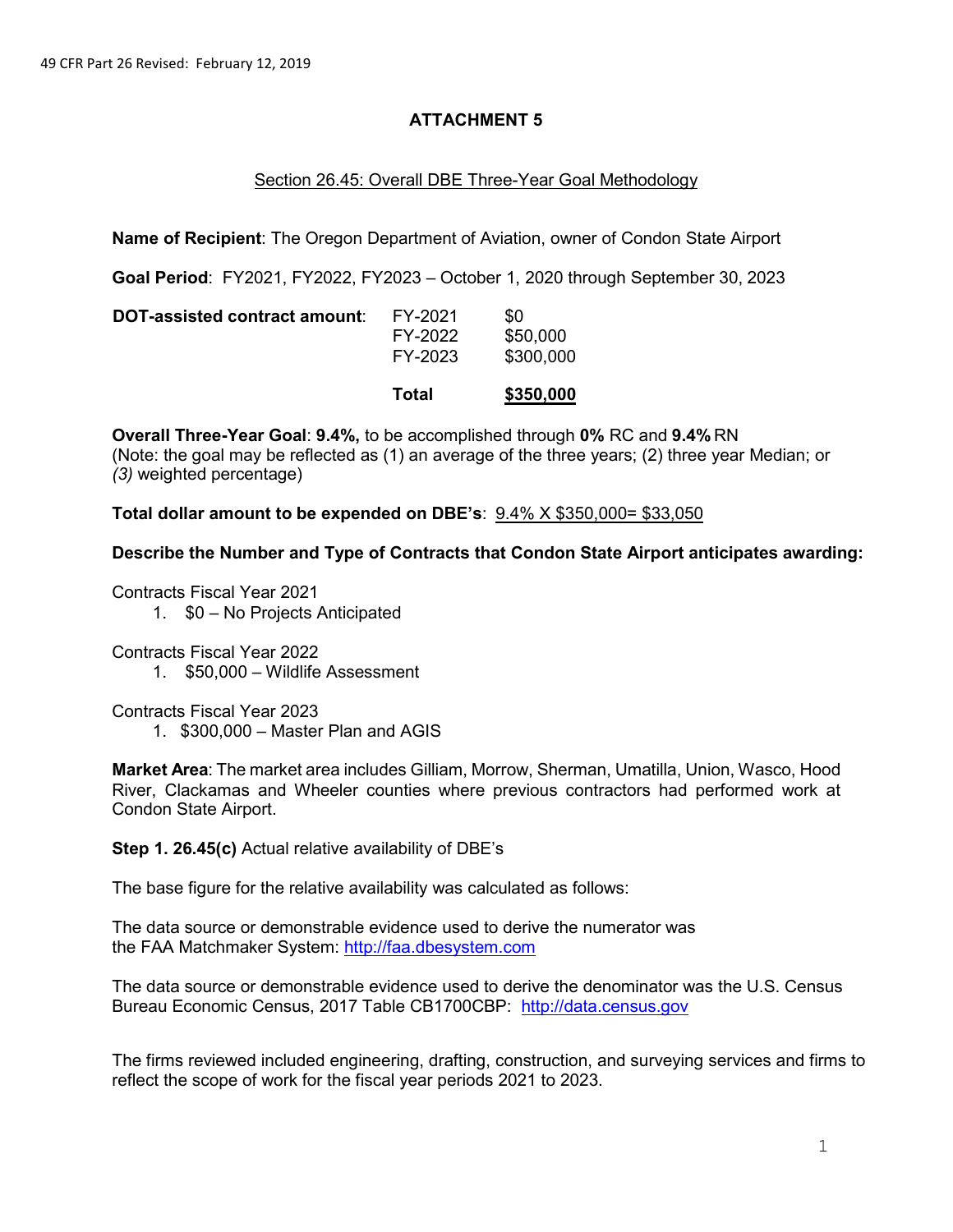# Fiscal Year 2021

| For FY-2021, No award is anticipated: |  |
|---------------------------------------|--|
|                                       |  |

| <b>Contract Name</b>       | <b>Trade Description</b> | <b>NAICS Description</b> | <b>NAICS</b> | Trade ( \$) | Census | <b>DBE</b><br>Directory | DBE (%) | DBE (\$)<br>$($ = Trade<br>$$ \times$ DBE<br>$%$ ) |
|----------------------------|--------------------------|--------------------------|--------------|-------------|--------|-------------------------|---------|----------------------------------------------------|
| No Projects<br>Anticipated |                          |                          |              |             |        |                         |         |                                                    |
| <b>Total Contract</b>      |                          |                          |              |             |        |                         |         |                                                    |
| <b>Total FY-2021</b>       |                          |                          |              |             |        |                         |         |                                                    |

# Fiscal Year 2022

For FY-2022, award of the following is anticipated:

| <b>Contract Name</b>   | <b>Trade Description</b>    | <b>NAICS Description</b>                             | <b>NAICS</b> | Trade (\$) | Census | <b>DBE</b><br><b>Directory</b> | DBE (%) | DBE(\$)<br>$(= Trade)$<br>$$ \times$ DBE<br>$%$ ) |
|------------------------|-----------------------------|------------------------------------------------------|--------------|------------|--------|--------------------------------|---------|---------------------------------------------------|
| Wildlife<br>Assessment | <b>Engineering Services</b> | <b>Engineering Services</b>                          | 541330       | \$40,000   | 117    |                                | 3.4%    | \$1,360                                           |
|                        |                             | Environmental Services Environmental Services 541620 |              | \$10,000   | 32     |                                | 34.4%   | \$3,440                                           |
| <b>Total Contract</b>  |                             |                                                      |              |            |        |                                |         |                                                   |
|                        | <b>Total FY-2022</b>        |                                                      |              | \$50,000   |        |                                | 9.6%    | \$4,800                                           |

#### Fiscal Year 2023

For FY-2023, award of the following is anticipated:

| <b>Contract Name</b>  | <b>Trade Description</b>                             | <b>NAICS Description</b>    | <b>NAICS</b> | Trade (\$) | <b>Census</b> | <b>DBE</b><br><b>Directory</b> | DBE (%) | DBE(\$)<br>$(= Trace)$<br>$$×$ DBE<br>$%$ ) |
|-----------------------|------------------------------------------------------|-----------------------------|--------------|------------|---------------|--------------------------------|---------|---------------------------------------------|
| Master Plan and       | <b>Engineering Services</b>                          | <b>Engineering Services</b> | 541330       | \$240,000  | 117           |                                | 3.4%    | \$8,160                                     |
| AGIS                  | Environmental Services Environmental Services 541620 |                             |              | \$10,000   | 32            |                                | 34.4%   | \$3,440                                     |
|                       | Surveying and Mapping Surveying and Mapping 541370   |                             |              | \$50,000   | 12            |                                | 33.3%   | \$16,650                                    |
| <b>Total Contract</b> |                                                      |                             |              |            |               |                                |         |                                             |
|                       | <b>Total FY-2023</b>                                 |                             |              | \$300,000  |               |                                | 9.4%    | \$28,250                                    |

*Base Figure = [(Total FY21 DBE Dollars)+(Total FY22 DBE Dollars)+(Total FY23 DBE Dollars)]/[(Total FY21 Trade Dollars)+(Total FY22 Trade Dollars)+(Total FY23 Trade Dollars)]*

Base Figure = (\$0+\$4,800+\$28,250)/(\$50,000+\$300,000+\$0) = **9.4%** of all firms ready, willing and able.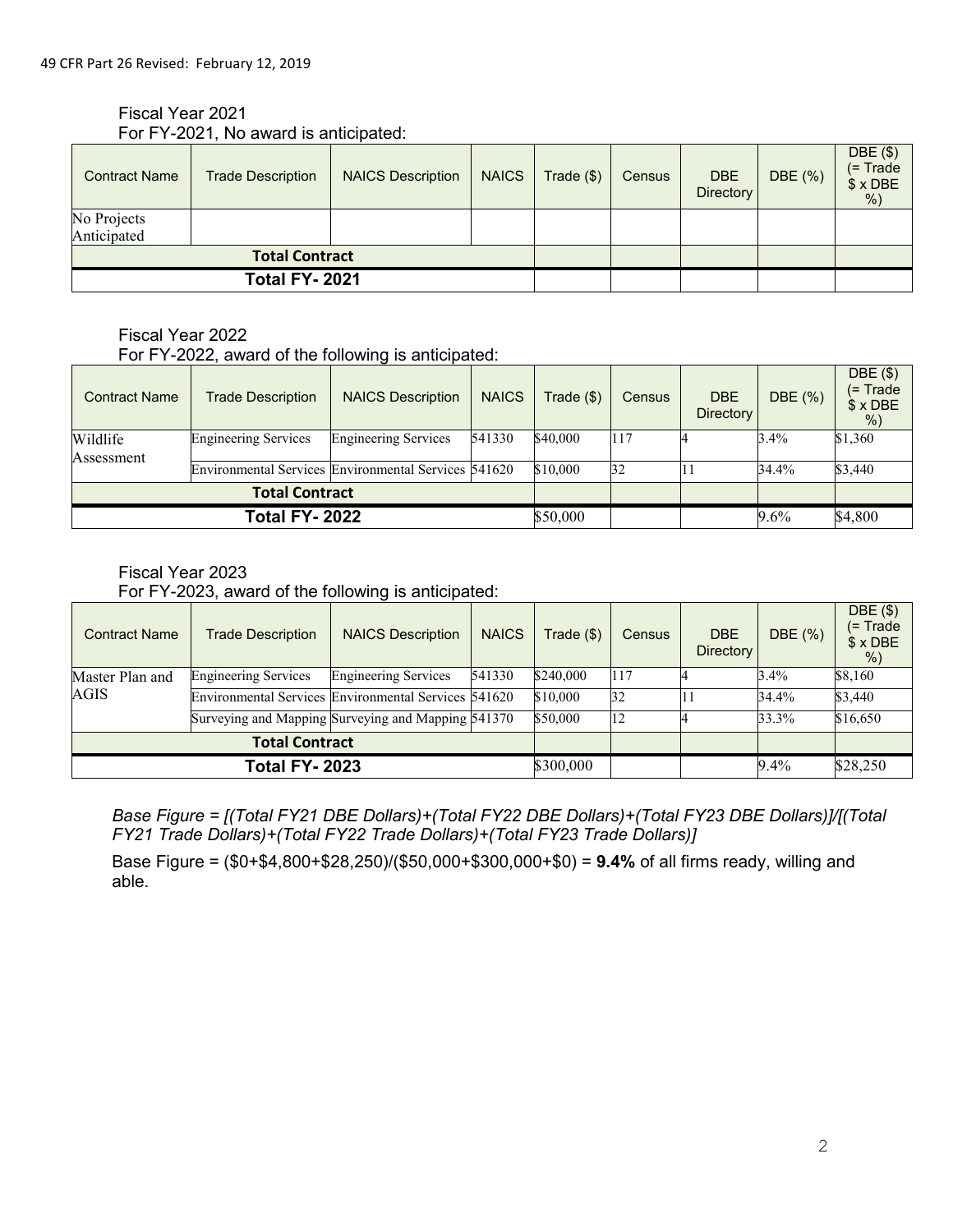**Step 2. 26.45(d)**: Adjustments to Step 1 base figure.

There is no historical DBE data to reference to make an adjustment to the Step 1 base figure; therefore, Condon State Airport is adopting its Step 1 base figure as its overall goal for this threeyear goal period.

#### **Breakout of Estimated "Race and Gender Neutral" (RN) and "Race and Gender Conscious" (RC) Participation**. 26.51(b) (1-9)

The Oregon Department of Aviation will meet the maximum feasible portion of its overall goal by using race-neutral means of facilitating race-neutral DBE participation. Raceneutral DBE participation includes any time a DBE wins a prime contract through customary competitive procurement procedures or is awarded a subcontract on a prime contract that does not carry a DBE contract goal. Race-neutral means may include the following:

- *1.* Arranging solicitations, times for the presentation of bids, quantities, specifications, and delivery schedules in ways that facilitates DBE, and other small businesses, participation;
- *2.* Providing assistance in overcoming limitations such as inability to obtain bonding or financing;
- *3.* Providing technical assistance and other services;
- *4.* Carrying out information and communications programs on contracting procedures and specific contract opportunities;
- *5.* Implementing a supportive services program to develop and improve immediate and long-term business management, record keeping, and financial and accounting capability for DBE's and other small businesses;
- *6.* Providing services to help DBE's and other small businesses improve long-term development, increase opportunities to participate in a variety of kinds of work, handle increasingly significant projects, and achieve eventual self-sufficiency;
- *7.* Establishing a program to assist new, start-up firms, particularly in fields in which DBE participation has historically been low;
- *8.* Ensuring distribution of DBE directory, through print and electronic means, to the widest feasible universe of potential prime contractors;
- *9.* Assist DBE's and other small businesses, to develop their capability to utilize emerging technology and conduct business through electronic media; and

The Oregon Department of Aviation estimates that in meeting its overall goal of **9.4%,** it will obtain **9.4%** from RN participation and **0%** through RC measures

This breakout is based on:

The Oregon Department of Aviation does not have a history of DBE participation or overachievement of goals to reference and expects to obtain its DBE participation through the use of DBE contract goals or a conscious effort to obtain DBE participation. Therefore, we are applying the entire goal of **9.4 percent** to race-neutral participation.

The Oregon Department of Aviation will adjust the estimated breakout of RN and RC DBE participation as needed to reflect actual DBE participation (see Section 26.51(f)) and track and report RN and RC participation separately. For reporting purposes, RN DBE participation includes, but is not necessarily limited to, the following: DBE participation through a prime contract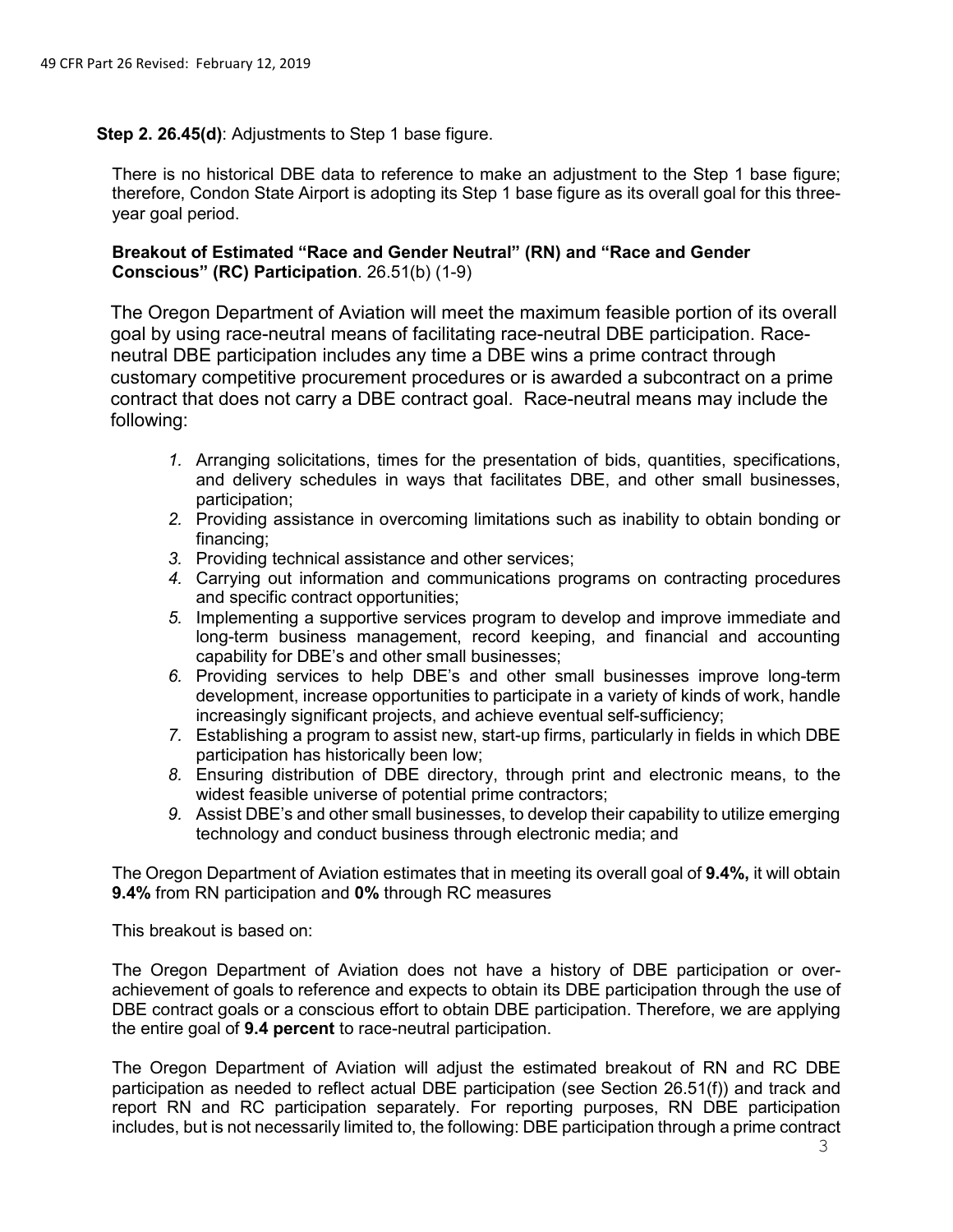obtained through customary competitive procurement procedures; DBE participation through a subcontract on a prime contract that does not carry a DBE goal, DBE participation on a prime contract exceeding a contract goal and DBE participation through a subcontract from a prime contractor that did not consider a firm's DBE status in making the award.

#### **PUBLIC PARTICIPATION**

#### **Consultation**: Section 26.45(g)(1).

The Oregon Department of Aviation submits its overall DBE three-year goal to DOT on October 1 as required by the set schedule.

In establishing the overall goal, the Oregon Department of Aviation provided consultation and publication. This included consultation with minority, women's and general contractor groups, community organizations, and other officials or organizations which could be expected to have information concerning the availability of disadvantaged and non-disadvantaged businesses, the effects of discrimination on opportunities for DBEs, and the Oregon Department of Aviation's efforts to establish a level playing field for the participation of DBEs. The consultation included a scheduled, direct, interactive exchange teleconference with as many interested stakeholders as possible focused on obtaining information relevant to the Oregon Department of Aviation's goal setting process, and it occurred before we were required to submit our goal methodology to the operating administration for review pursuant to paragraph (f) of this section. Notwithstanding paragraph (f)(4) of this section, we will not implement our proposed goal until we have complied with this requirement.

The Oregon Department of Aviation submits its overall DBE three-year goal to DOT on October 1 as required by the set schedule.

The Oregon Department of Aviation consulted with Business Oregon, the Certification Office for Business Inclusion and Diversity (COBID) without limiting consultation to these persons or groups, to obtain information concerning the availability of disadvantaged and non-disadvantaged businesses, the effects of discrimination on opportunities for DBEs, and the Oregon Department of Aviation's efforts to establish a level playing field for the participation of DBEs.

A notice was posted in The Times-Journal of the proposed overall goal informing the public that the proposed goal and its rationale are available on the Oregon Department of Aviation's website following the date of the notice, and informing the public that the Oregon Department of Aviation and DOT would accept comments on the goals for 30 days from the date of the notice

No comments were received during the 30 public review period that ended on 12/14/2020.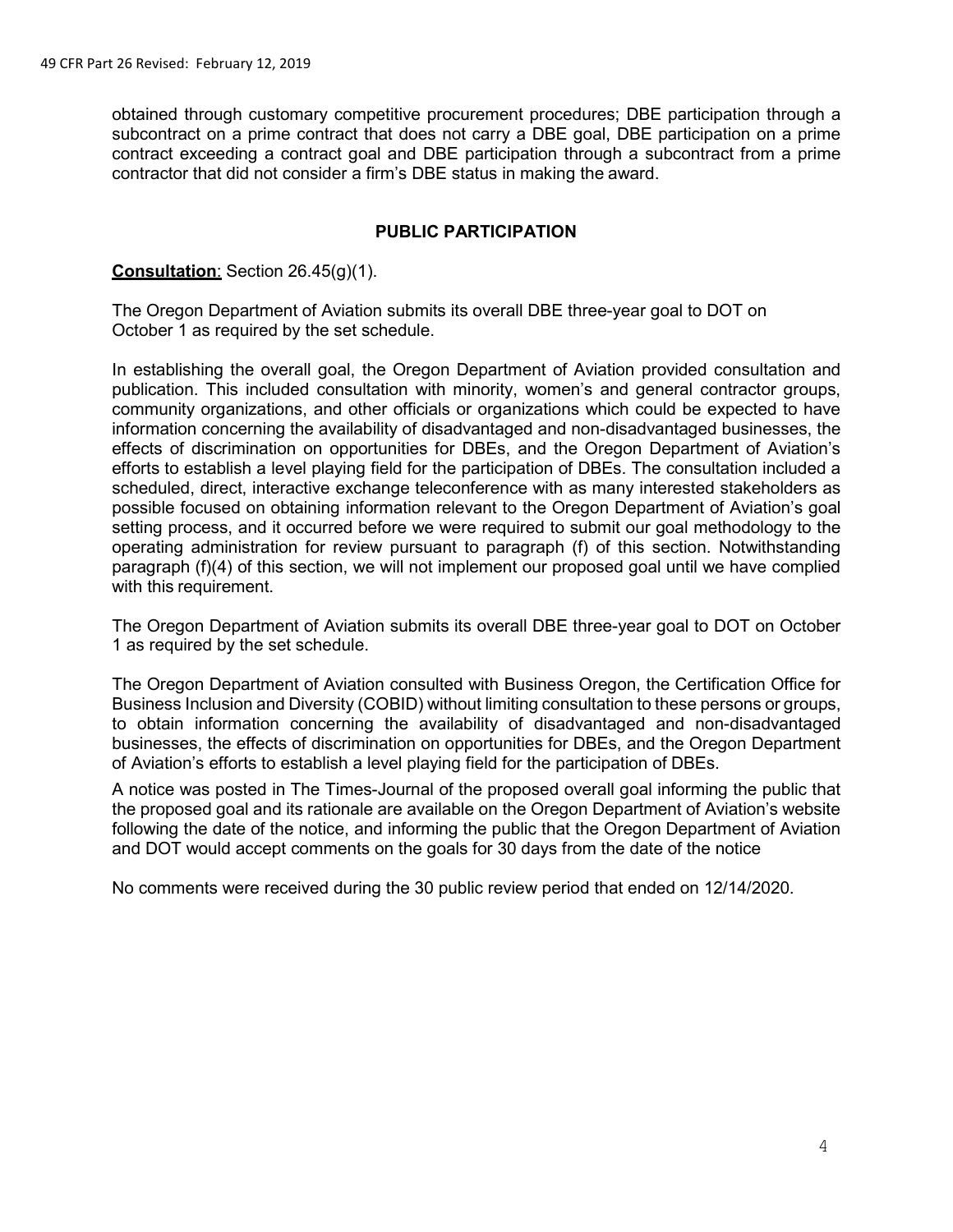# **PUBLIC NOTICE**

The Oregon Department of Aviation (ODA), hereby announces its fiscal year 2021, 2022, and 2023 goal for Disadvantaged Business Enterprise (DBE) airport construction contracts for the following:

| <b>Airport</b>                     | FY21-FY23 DBE<br>Goal |
|------------------------------------|-----------------------|
| Aurora State Airport               | 8.2%                  |
| <b>Bandon State Airport</b>        | 4.3%                  |
| <b>Chiloquin State Airport</b>     | 3.5%                  |
| <b>Condon State Airport</b>        | 9.4%                  |
| <b>Cottage Grove State Airport</b> | 5.7%                  |
| Independence State Airport         | 7.9%                  |
| Joseph State Airport               | 9.7%                  |
| Lebanon State Airport              | 6.4%                  |
| <b>McDermitt State Airport</b>     | 5.4%                  |
| <b>Mulino State Airport</b>        | 3.4%                  |
| Siletz Bay State Airport           | 2.4%                  |
| <b>State System Plan</b>           | 0.6%                  |

The proposed goals and rationale are available online at [https://www.oregon.gov/aviation/Documents/ODA%20-](https://www.oregon.gov/aviation/Documents/ODA%20-%20DBE%20Program%20(Updated%20September%202020).pdf) [%20DBE%20Program%20\(Updated%20September%202020\).pdf](https://www.oregon.gov/aviation/Documents/ODA%20-%20DBE%20Program%20(Updated%20September%202020).pdf)

In person viewing of the publications at the ODA offices is not currently permitted due to COVID-19 orders from the Governor. A printed copy can be requested for the cost of printing and postage.

Comments on the DBE goals will be accepted through December 14, 2020. Send comments to:

Heather Peck, Planning and Projects Manager, Oregon Department of Aviation [Heather.peck@aviation.state.or.us](mailto:Heather.peck@aviation.state.or.us) (503) 378-3168

OR

Sonia Cruz, Program Compliance Specialist Northwest Mountain Region, FAA Office of Civil Rights 777 S. Aviation Blvd, Suite #150 El Segundo, CA 90245

# **Contract Goals**

The Oregon Department of Aviation will use contract goals to meet any portion of the overall goal that the Oregon Department of Aviation does not project being able to meet using RN means. Contract goals are established so that, over the period to which the overall goal applies, they will cumulatively result in meeting any portion of the Oregon Department of Aviation's overall goal that is not projected to be met through the use of RN means.

The Oregon Department of Aviation will establish contract goals only on those DOT-assisted contracts that have subcontracting possibilities. It need not establish a contract goal on every such contract, and the size of the contract goals will be adapted to the circumstances of each such contract (e.g., type and location of work and availability of DBE's to perform the particular type of work).